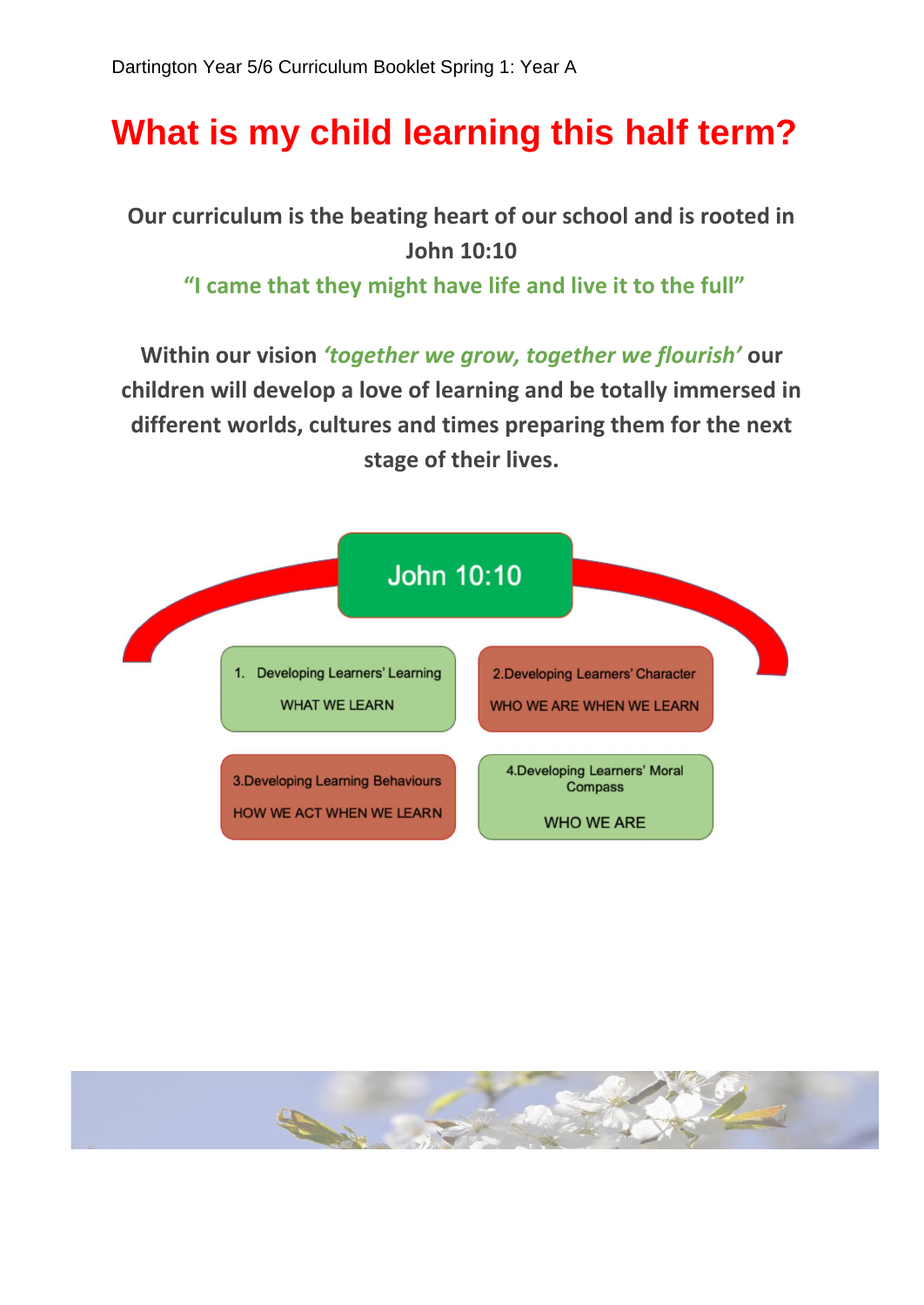| <b>Spring 1</b>      | <b>Swifts and Red Kites</b>                                                                                                                                                                                                                                                                                                                                                                                                                                                                     |
|----------------------|-------------------------------------------------------------------------------------------------------------------------------------------------------------------------------------------------------------------------------------------------------------------------------------------------------------------------------------------------------------------------------------------------------------------------------------------------------------------------------------------------|
| <b>Class Novel</b>   | This half term, we will be reading "The Great Kapok tree" to inspire our writing to persuade<br>texts and within our whole class reading. Alongside this, we will also be voting with each class<br>on our own class novels to read. These will be age appropriate and an opportunity for the<br>children to have more of a choice in the text they listen to at the end of the day, in line with our<br>Reading for Pleasure project.                                                          |
| <b>Writing</b>       | Within our English this half term, we will be focusing on writing to persuade. This ties in with<br>our class novel as mentioned above, as we will be working towards writing about how<br>deforestation can be stopped. We will be focusing on using a variety of sentence structures,<br>particularly short sentences for emphasis, alongside modal verbs to convey urgency, factual<br>statistics and rhetorical questions.                                                                  |
| <b>Maths</b>         | This half term, maths is slightly different for both classes. In Swifts, the children will be focusing<br>on multiplication and division, using up to 4 digit by 2 digit numbers, following on into perimeter<br>and area. In Red Kites, we will be continuing our learning from just before half term, looking at<br>fractions; adding, subtracting, multiplying and dividing them. We will then follow on from this<br>with decimals.                                                         |
| <b>Science</b>       | This half term, we will be learning all about light. The children will be focusing on recognising<br>that light appears to travel in straight lines, and using this to explain that objects are seen<br>because they give out or reflect light into the eye. They will also use this to help explain why<br>shadows have the same shape as the objects that cast them.                                                                                                                          |
| <b>RE</b>            | This half term, our focus question is "What does it mean to be a Muslim in Britain today?"<br>We will begin our focus with the five pillars of Islam, and how these affect the lives of Muslims.<br>We will then get to explore the festival of Eid-ul-Adha, and consider the significance of the Holy<br>Qur'an for Muslims as the final revealed word of God. Throughout this, we will use images,<br>sections of text and make connections between Muslim beliefs and Muslim ways of living. |
| Geography            | Within our geography sessions this half term, we will be focusing on similarities and<br>differences between physical and human geography across the UK. This includes researching<br>types of settlement and land use, economic activity including trade links, and the distribution of<br>natural resources including energy, food, minerals and water. We aim to identify and describe<br>how the physical features affect the human activity within different locations.                    |
| PE                   | This half term, our indoor focus within PE is gymnastics and our outdoor focus is Handball. We<br>will build on our skills from Autumn 1 in gymnastics, and incorporate the use of apparatus<br>alongside working in different group sizes. Within handball, we will focus on the key skills;<br>passing, dribbling, attacking and defending, as well as the rules to successfully play within<br>small teams.                                                                                  |
| <b>RHE</b>           | In RHE this term, we will be focusing on the theme of "dreams and goals." We will have<br>opportunities to discuss future dreams, the significance of money, jobs and careers, and how<br>we can support and motivate others.                                                                                                                                                                                                                                                                   |
| <b>Forest School</b> | Within Forest school, the children will be focusing on den buildingl. There will be lots of focus<br>on teamwork, taking turns and working collaboratively. The children will also have the<br>opportunity to make some free choices, dependent on weather and activities available each<br>week.                                                                                                                                                                                               |
| <b>Music</b>         | Our music focus will be the song, "Make you feel my love, by Bob Dylan." We will have the<br>opportunity to focus on learning the song lyrically, and composing pieces using body<br>percussion and instruments within the school.                                                                                                                                                                                                                                                              |
| <b>Art</b>           | This half term, our focus within art will be inspired by the works of L.S Lowry. We will recap<br>skills such as shade and tone, alongside texture, to reflect an overall impression of a                                                                                                                                                                                                                                                                                                       |